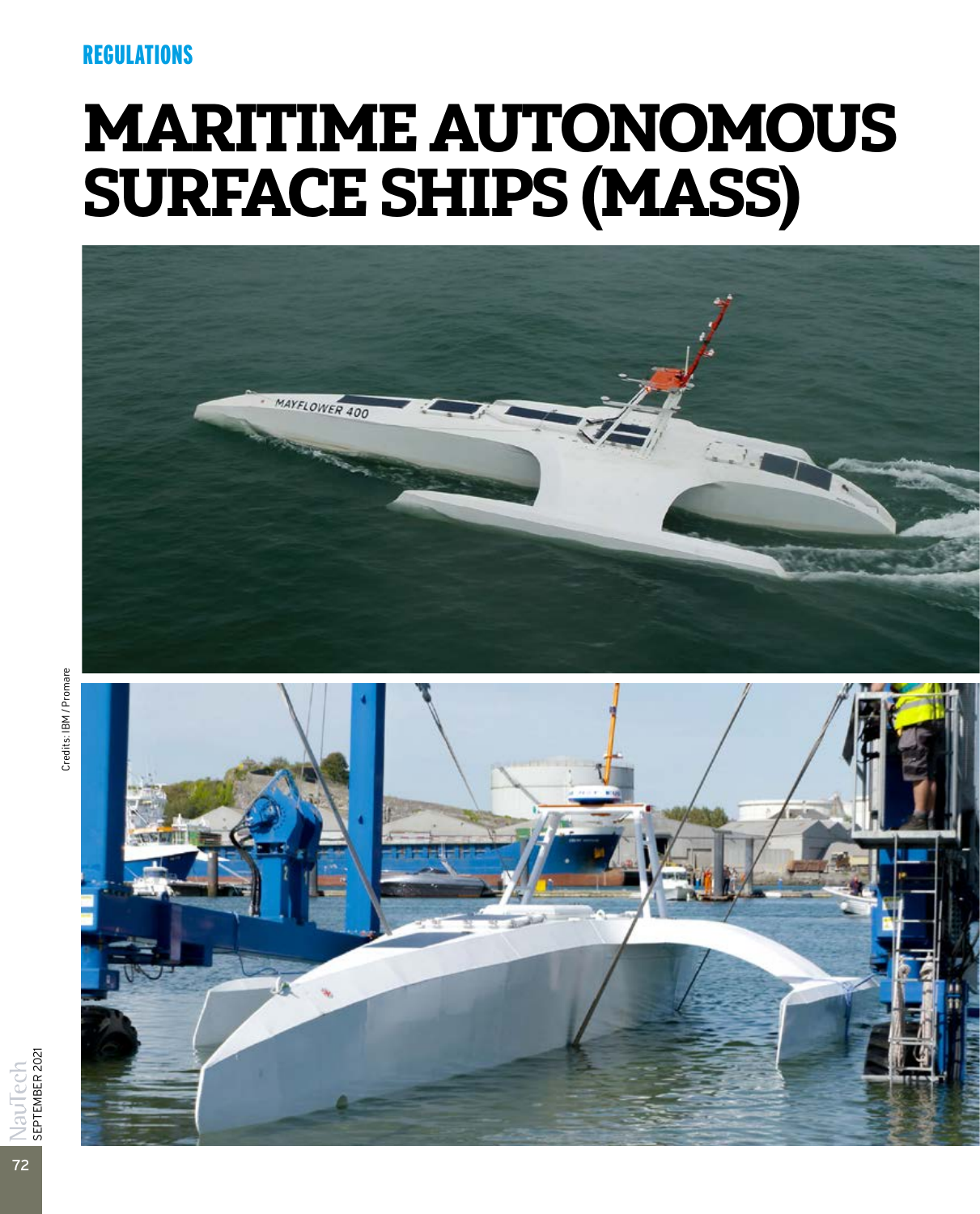The Maritime Safety Committee (MSC) of the International Maritime Organization (IMO) agreed to "integrate new and advancing technologies in the regulatory framework" for the implementation and facilitation of further autonomy in shipping. The aim is to introduce in IMO instruments safe, secure and environmentally sound MASS: ships that can operate independently of human interaction

#### Lorenzo Pollicardo

I ncreased automation on board ships, which could reach ultimately full autonomy or become remotely controlled unmanned vessels, are not a new maritime safety issue. As a matter of fact, the IMO's Maritime Safety Committee discussed automated ships as early as 1964. However, the recent technological breakthroughs in the fields of information technologies, digitalization and machine learning, notably supported by EU funded research, have opened the possibility of a practical implementation of some of these solutions to MASS (Maritime Autonomous Surface Ships).

MASS has a "disruptive" potential with implications in terms of technical, economic, environmental, legislative and social impacts in the years to come. This development may also provide



The Mayflower Autonomous Ship, which was completed and launched in September 2020, is an artificial intelligence, solar-powered marine research vessel that will sail across oceans to collect environmental data. Its name commemorates the crossing of the original Mayflower 400 years ago

opportunities and new concepts which could improve logistics and, therefore, also improve the overall environmental impact of transport. As a natural consequence, MASS will also need to be tackled from a regulatory point of view, since regulations have traditionally offered a safety threshold but are also, sometimes, discouraging innovation, as they were often drafted in different times.

From the regulatory point of view, the IMO's Maritime Safety Committee (MSC) agreed to include on its agenda a new item on MASS and MSC 99 agreed to undertake a regulatory scoping exercise (RSE) to assess the impact of MASS upon the existing international maritime safety regulatory framework. It is expected that significant work will have to take place in a regulatory context after the completion of the RSE for the implementation and facilitation of further autonomy in shipping.

### Why has IMO decided to look at the regulation of autonomous ships?

IMO's Strategic Plan has a key Strategic Direction to "Integrate new and advancing technologies in the regulatory framework". This involves balancing the benefits derived from new and advancing technologies against safety and security concerns, the impact on the environment and on international trade facilitation, the potential costs to the industry, and finally their impact on personnel, both on board and ashore. In 2017, following a proposal by a number of Member States, the International Maritime Organization's MSC agreed to include the issue of marine autonomous surface ships on its agenda.

 This would be in the form of a scoping exercise to determine how the safe, secure and environmentally sound operation of Maritime Autonomous Surface Ships (MASS) may be introduced in IMO instruments. The MSC recognized that IMO should take a proactive and leading role, given the rapid technological developments relating to the introduction of commercially operated ships in autonomous mode (operating without crew). The scoping exercise was seen as a starting point and was expected to touch on an extensive range of issues, including the human element, safety, security, liability and compensation for damage, interactions with ports, pilotage, responses to incidents and protection of the marine environment. The aim was to complete the scoping exercise by 2020. For the purpose of the regulatory scoping exercise, "Maritime Autonomous Surface Ship (MASS)" was defined as a ship which, to a varying degree, can operate independently of human interaction.

#### The regulatory scoping exercise

To facilitate the progress of the regulatory scoping exercise, the degrees of autonomy are organized (non-hierarchically) as follows (it was noted that MASS could be operating at one or more degrees of autonomy for the duration of a single voyage):

• Degree One: Crewed ship with automated processes and decision support. Seafarers are on board to operate and control shipboard systems and functions. Some operations may be automated.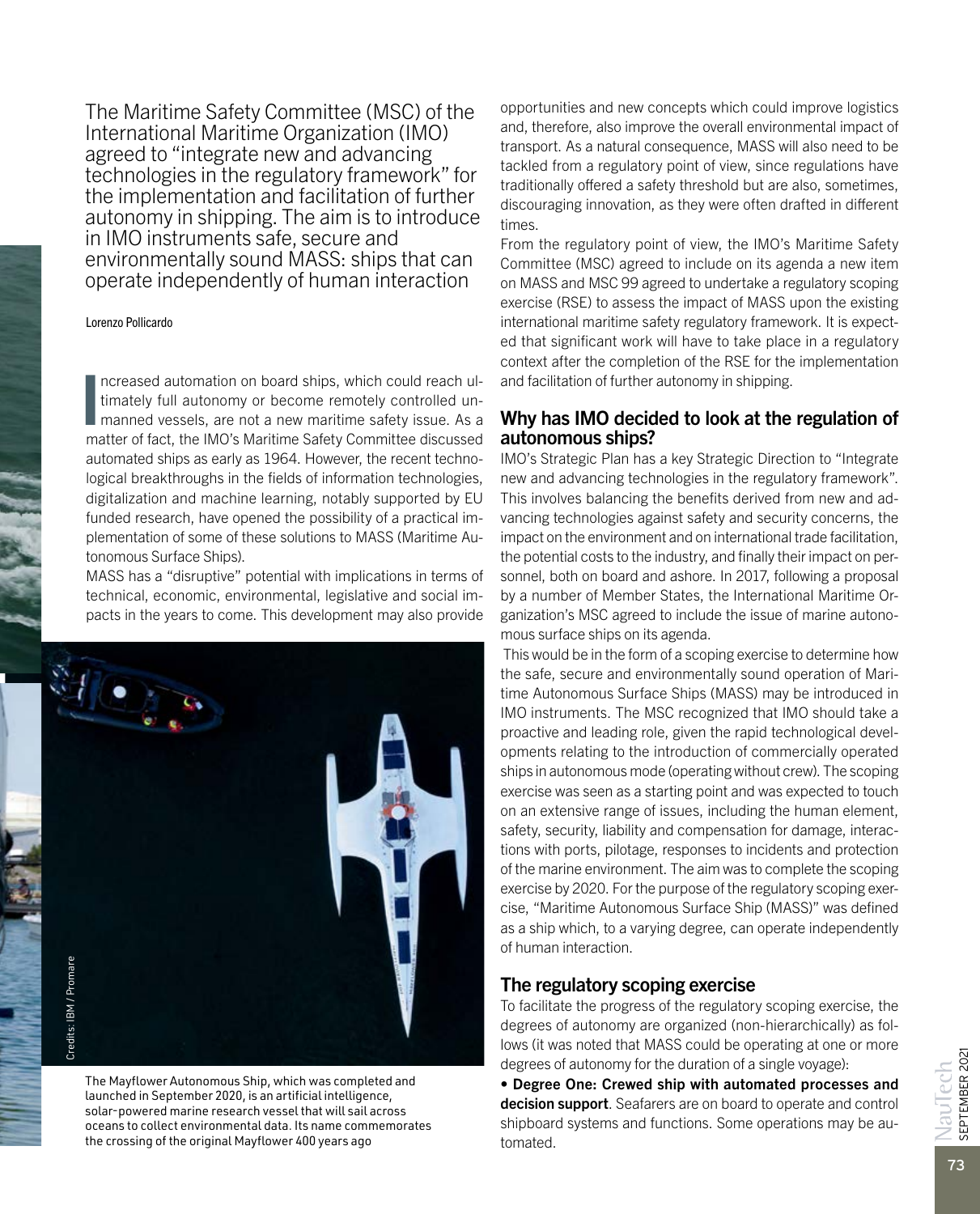## **REGULATIONS**

The Maritime Safety Committee (MSC) endorsed a framework for a regulatory scoping exercise, as work in progress, including preliminary definitions of Maritime Autonomous Surface Ships (MASS) and degrees of autonomy, as well as a methodology for conducting the exercise and a plan of work



• Degree Two: Remotely controlled ship with seafarers on board. The ship is controlled and operated from another location, but seafarers are on board.

• Degree Three: Remotely controlled ship without seafarers on **board**. The ship is controlled and operated from another location. There are no seafarers on board.

• Degree Four: Fully autonomous ship. The operating system of the ship is able to make decisions and determine actions by itself. As a first step, the scoping exercise identified current provisions

in an agreed list of IMO instruments and assess how they may or may not be applicable to ships with varying degrees of autonomy and/or whether they may preclude MASS operations.

As a second step, an analysis was conducted to determine the most appropriate way of addressing MASS operations, taking into account, inter alia, the human element, technology and operational factors. The Maritime Safety Committee, during its 99th session (16-25 May 2017), established a correspondence group on MASS to test the framework of the regulatory scoping



Clarifying the meaning of the term "master", "crew" or "responsible person" has been identified as a high priority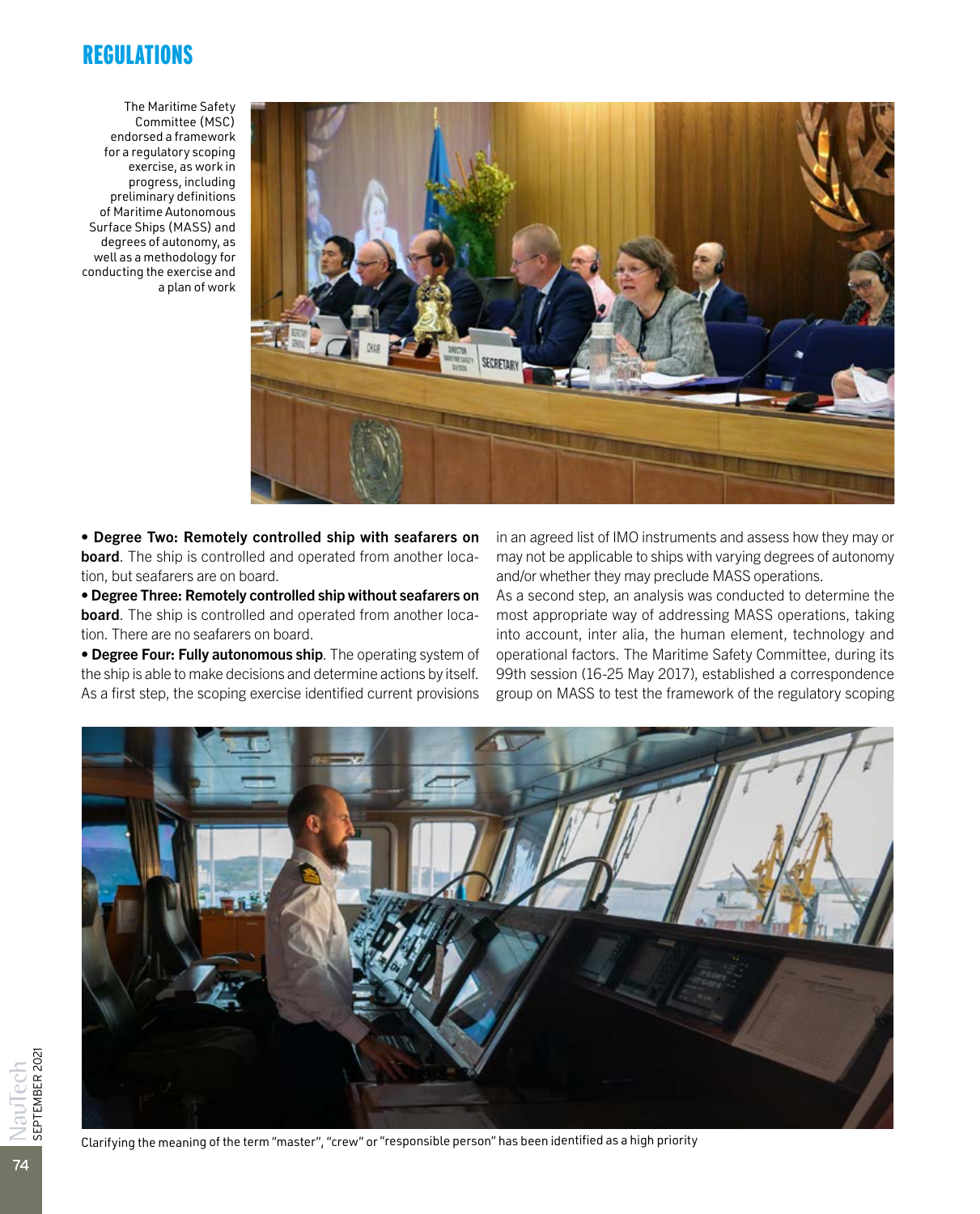exercise and, in particular, the methodology. Four years later, in May 2021, IMO at its 103rd session of the Maritime Safety Committee finalized its analysis of ship safety treaties, to decide next steps for regulating MASS. The completion of the scoping exercise represents an all important first step, paving the way to focused discussions to ensure that regulation will keep pace with technological developments.

## Identifying high-priority issues

The exercise involved assessing a substantial number of IMO treaty instruments under the remit of the MSC and identifying provisions which:

• applied to MASS and prevented MASS operations;

• or applied to MASS and do not prevent MASS operations and require no actions;

• or applied to MASS and do not prevent MASS operations but may need to be amended or clarified, and/or may contain gaps;

• or have no application to MASS operations.

The safety treaties assessed include the SOLAS Convention and various codes made mandatory under SOLAS (Casualty Investigation, Enhanced Survey Programme (ESP), Fire Safety Systems (FSS), Fire Test Procedures (FTP), Bulk Chemical (IBC), Gas Carrier (IGC), Solid Bulk Cargoes (IMSBC), Dangerous Goods (IMDG), Carriage of Irradiated Nuclear Fuel (INF), Intact Stability, International Safety Management (ISM), Ship and Port Facility Security (ISPS), Grain, Polar, Recognized Organizations (RO)); collision regulations (COLREG); Load Lines Convention and 1988 Protocol; Convention on Safe Containers (CSC); STCW Convention and Code, as well as STCW-F Convention; search and rescue (1979 SAR Convention); tonnage measurement (Tonnage 1969) and the Code of Safe Practice for Cargo Stowage and Securing (CSS Code) and IMO Instruments Implementation Code (III Code).

For each provision, the exercise identified whether MASS could potentially be regulated by:

• equivalences as provided for by the instruments or developing interpretations;

• and/or amending existing instruments; and/or developing a new instrument;

• or none of the above as a result of the analysis.

The outcome highlights a number of high-priority issues, cutting across several instruments, that would need to be addressed at a policy level to determine future work.

These involve the development of MASS terminology and definitions, including an internationally agreed definition of MASS and clarifying the meaning of the term "master", "crew" or "responsible person", particularly in Degrees Three (remotely controlled ship) and Four (fully autonomous ship).

Other key issues include addressing the functional and operational requirements of the remote-control station/centre and the possible designation of a remote operator as seafarer.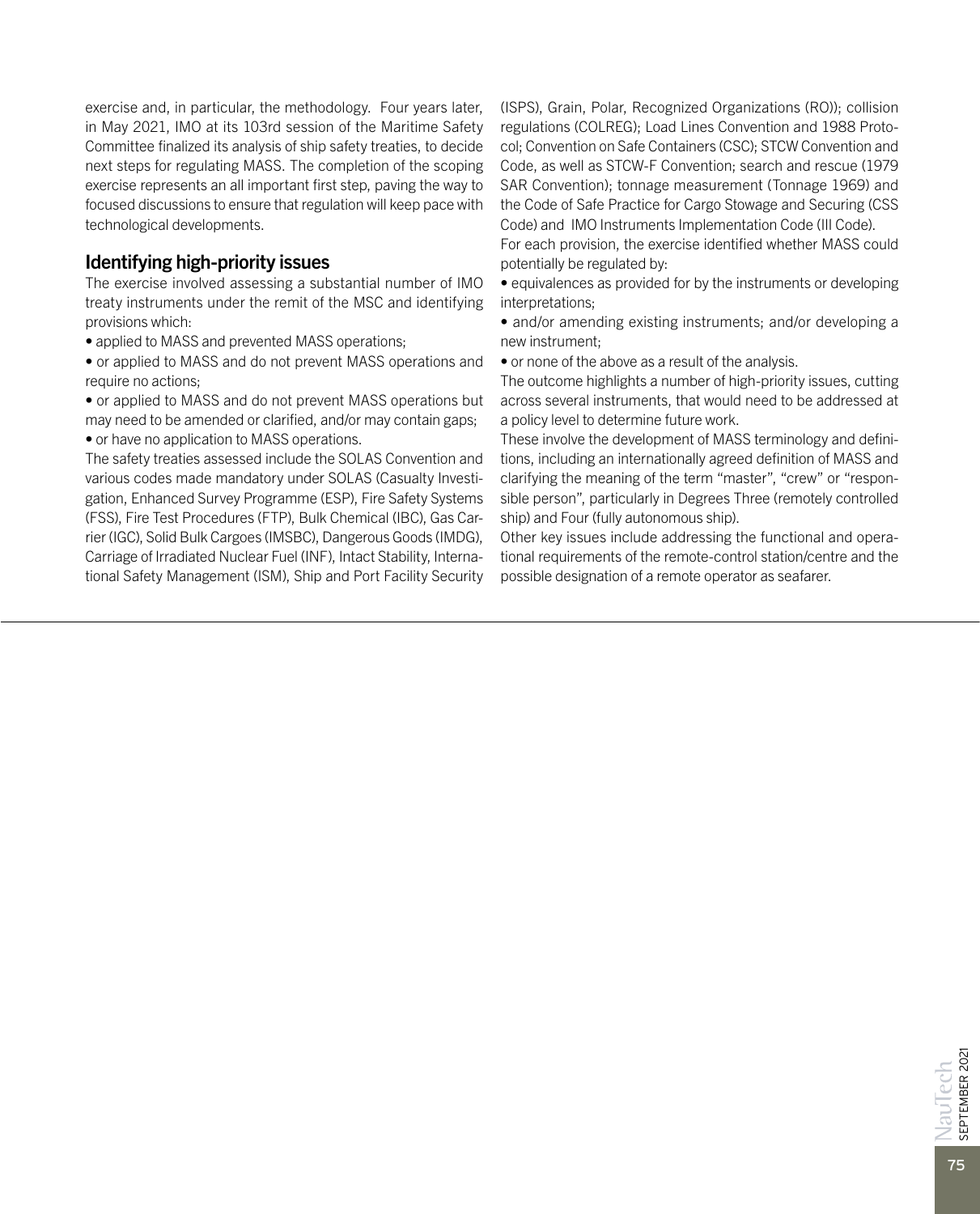## REGULATIONS



Another high priority issue is the need to address the functional and operational requirements of the remote control station/centre MASS may be operated by, and the possible designation of a remote operator as seafarer

Further common potential gaps and themes identified across several safety treaties related to:

• provisions containing manual operations and alarms on the bridge;

• provisions related to actions by personnel (such as firefighting, cargoes stowage and securing and maintenance);

• watchkeeping;

• implications for search and rescue; and information required to be on board for safe operation.

## The best way forward

IMO considered that the best way forward to address MASS in the regulatory framework could preferably be in a holistic manner, through the development of a goal-based MASS instrument.

Such an instrument could take the form of a "MASS Code", with goal(s), functional requirements and corresponding regulations, suitable for all four degrees of autonomy, and addressing the various gaps and themes identified by the RSE. In this light, all Member States were invited to submit proposals on how to achieve the best way forward. More in detail the results of the up-to-now work of IMO is fully described in the IMO Circular MSC.1/Circ.1638 dated 3 June 2021 (Outcome of the Regulatory Scoping Exercise for the use of Maritime Autonomous Surface Ships (MASS).

The high-priority issues identified in the IMO Circular as potential gaps of how to introduce MASS operation safely and effectively in the regulatory framework, could be summarized as follows:

• meaning of the terms "master", "crew" or "responsible person". It was recognized that in a substantial number of instruments there was a need to clarify the meaning of such terms. The role, responsibility and definition of "master", especially for Degrees of autonomy Three and Four, where personnel on the shore side might control the ship, were considered to be a common theme identified in several instruments as a potential gap;

• remote control station/centre MASS may be operated by. It was noted that the functional and operational requirements of the remote control station/centre, as well as for monitoring, needed to be addressed. It was further noted that this was a new concept to be implemented in IMO instruments and a common theme identified in several instruments as a potential gap;

• remote operator as seafarer. IMO revealed that the possible designation of a remote operator as seafarer was considered to be a common theme identified in several instruments as a potential gap. Qualifications, responsibility and the role of remote operator as seafarer was one of the most complex issues to be addressed.

More recently EMSA, the European Marine Safety Agency, provided support to the European Commission on this subject by participating at IMO work. A horizontal "task force" was set up in January 2020 within the Agency in order to become the technical facilitator in relation to autonomous ships and, more in particular, to become the platform for technical structured discussions with administrations, industry and academia. Moreover, in 2019 EMSA commissioned to DNV the SAFEMASS study with the objective to identify new risks and regulatory gaps, which will be created by implementing certain levels of autonomy. The overall objective of SAFEMASS was to identify emerging risks and regulatory gaps that are posed by the implementation of different degrees of au